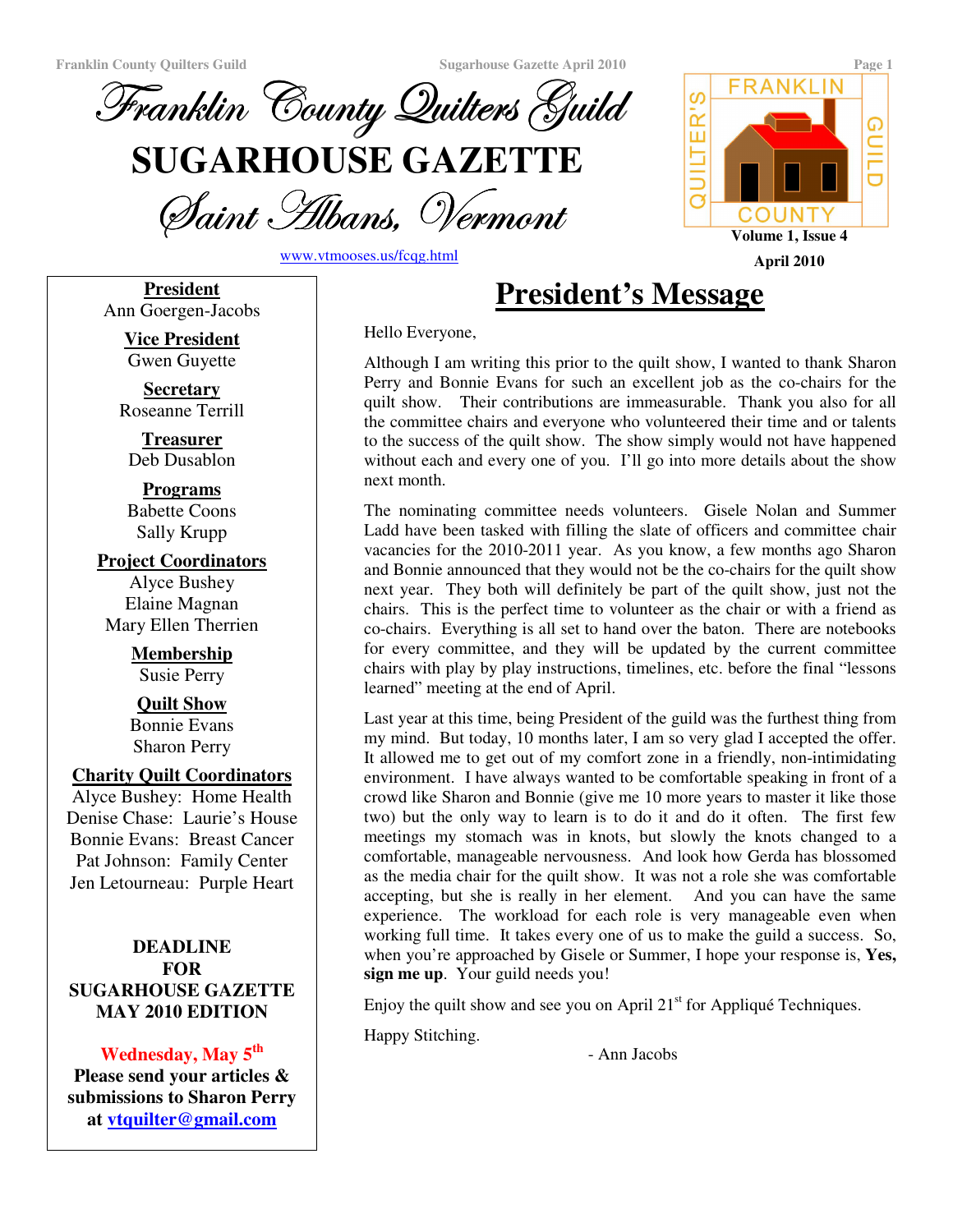# **FRANKLIN COUNTY QUILTERS GUILD** Minutes of March 17, 2010

**Present:** Total attended, 47; New members: 0; Guests: 3

**Proceedings:** *Meeting called to order* at 7:10 p.m. by President, Ann Jacobs, where upon she announced the guest vendor, Fiber Junction

*Secretary's Report:* Minutes from February motion to accept, Shireen Melton, seconded by Summer Ladd.

*Treasurer's Report***:** Motion to accept, Gisele Nolan; seconded by Mary Ellen Therrien.

# *Old Business:*

- 2010 Quilt Show (Sharon Perry):
	- oWe need quilts. So far we have 90 quilts.
	- o Kit from Yankee Pride available to guild members. \$50 for the kit  $&$  \$17 for the special ruler.
	- oBig thank you to all the people who have volunteered to help out during the show. Still need a few more people to help out though.
	- oBig thank you to Gerda Thibault for the fabulous job she did with publicity.
	- oBig thanks to Deb Aylward for the press release.
	- o Denise Chase will be narrating the show.
	- oBig thanks to Mariette Shepard for doing all the ribbons!
	- oCharity quilt display each charity quilt coordinator needs to do a brief write up and send it to Shireen Melton.
	- o Still need some members to do demos.
	- o Quilts will be received between 3:00 and 5:30 on Friday the 9th.
	- oRaffle tickets need to be turned in to Gail Darling.
	- o Silent Auction: We have 28 items; will be accepting items through Easter Weekend. Call Nancy Orcutt @ 524-4511.
	- o Security for the show is all set.
	- oTake down: All quilts must be checked out for the purpose of accountability. Break down is at 3:00 pm on Sunday.
	- oThe front bathroom will be closed except to handicap.
- *New Business:*
- Habitat for Humanity. Someone contacted Julie Cowles and is looking to donate quilt kits and make them up for Habitat for Humanity houses.

- Nominating Committee: Gisele Nolan & Summer Ladd volunteered. We need one more person.

*Block of the Month:* Instructions and swatches for next month's blocks were on tables.

# *Monthly Drawings*

- Door prize went to Carol Guyette.
- BOM drawing won by Sally Krupp.
- Charity quilt drawing went to Bev Cook.
- WIP/UFO drawing won by Bonnie Evans.

*Programs*: Vendor - Fibre Junction.

# *Other Business*

- Next mtg, April 21st .
- Meeting adjourned at 8:35 p.m
- Minutes submitted by Secretary, Roseanne Terrill.



## **JUST FOR FUN…BARN QUILTS** Submitted by Kay Benedict

It all started in 2001 when Donna Sue Groves, of Adams County, Ohio, honored her mother by painting an 8' x 8' quilt square on her barn. Painted quilt blocks soon began springing up on other barns throughout Adams County. Now the American Quilt Trail is a full-fledged grassroots art movement of barn quilts in the U.S. and Canada.

Suzi Parron, of Stone Mountain, Georgia, is documenting the American Quilt Trail. She shares photos and stories in preparation for an upcoming book on her blog americanquilttrail.blogspot.com.

Jen Buettner, of New Berlin, Wisconsin, photographs quilt blocks on barns throughout Wisconsin. She has created a Block of the Week project, reproducing barn quilt blocks and posting the 6" patterns on her blog cre8ivequilter.blogspot.com.

Rebecca Kuck, of The Golden Thimble, Ohio, is posting a Block of the Month incorporating barns in the design. You can view her project at the goldenthimble.com.

Rumor has it that Eleanor Burns has a new book coming out any day now - on barn quilts!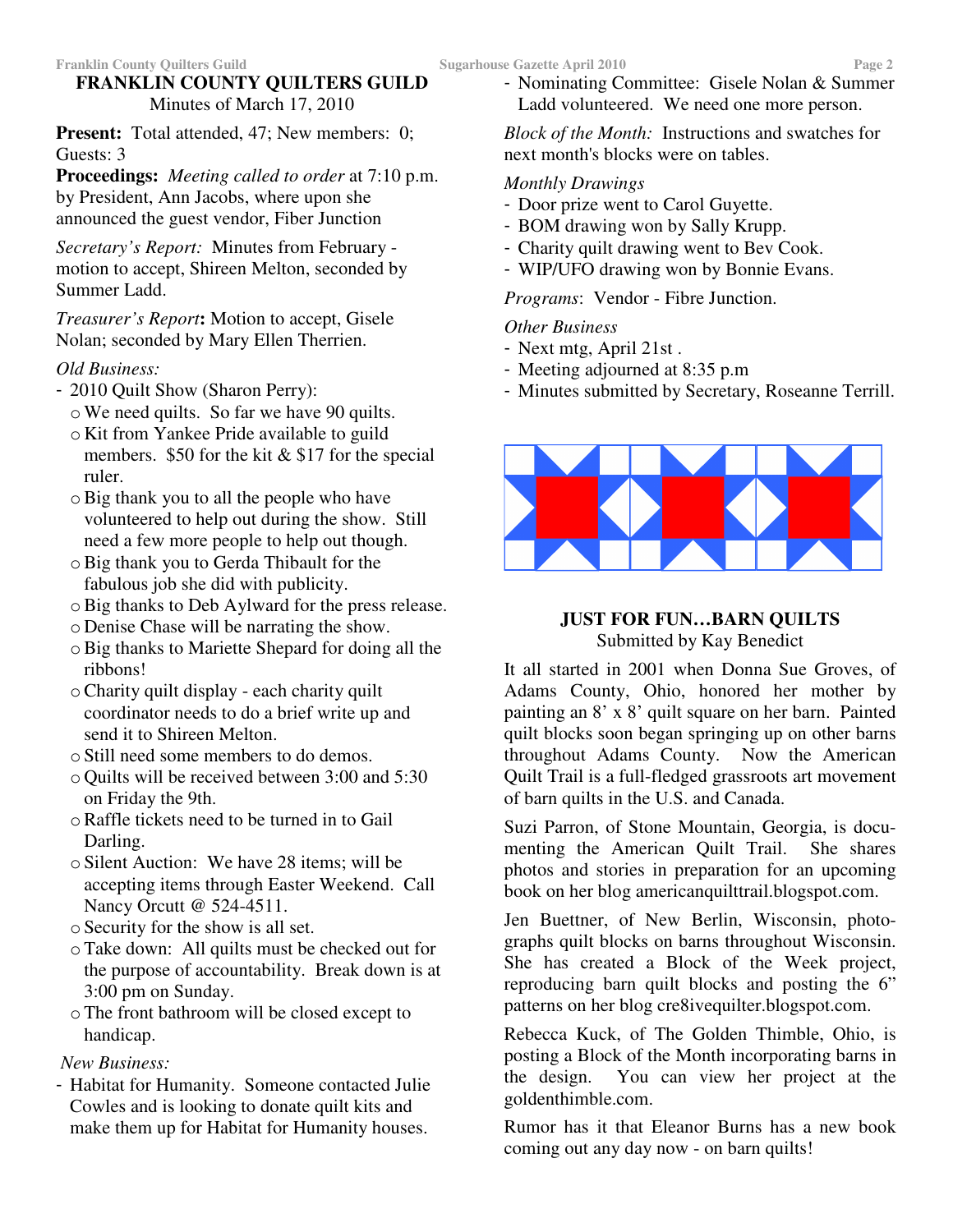# **DONATIONS NEEDED FOR GREEN MOUNTAIN QUILTERS GUILD MEETING ON MAY 15 TH**

The State guild, Green Mountain Quilters Guild will hold its spring meeting on Saturday, May 15<sup>th</sup>, in Bethel, Vermont. The Franklin County Quilters Guild is a chapter member of Green Mountain Quilt Guild.

The spring meeting features a guest speaker and teacup auction. Richard Cleveland, founder of the Vermont Quilt Festival, is the guest speaker. Richard will be talking about antique quilts. Guild members are encouraged to bring their antique quilts, those made before 1960, to the meeting.

Each chapter member guild is asked to bring donations of items for the teacup auction. Sharon Perry is the guild's representative to the Green Mountain Quilt Guild. She is asking guild members to bring their donations to the April guild meeting since our May meeting will be after the Green Mountain meeting.

With all the beautiful weather we've enjoyed this spring, now would be a perfect time to do some spring cleaning in your sewing room and find a few things to donate. Not all donations have to be quiltrelated. Some past donations have included jams and jellies made by guild members or spa-type items like lotions, hand creams, or soaps. Or use your imagination and find something new and different to donate.



# Welcome Spring

# **FOREVER BLOOM CONTINUES TO BLOOM**

As a guild, we're very fortunate to have a local quilt shop in our backyard. The owner and guild member, Jonnie Filion, has lots of new fabrics and is offering classes into May and beyond. She's

also hoping to be part of next year's Vermont Shop Hop. I hope you stopped at her booth at the quilt show; Forever Bloom was a new show vendor.

# **QUILTS OF VALOR**



# **VERMONT CHAPTER**

Please join us for a QOV QUILT-A-THON! Bring your QOV project, or anything you may need/want to work on, UFOs, or just stop by and say hi!

**WHEN:** 1st Saturday of EVERY month from 9:00 am—2:00 pm **WHERE:** Forever Bloom Quilt Shop & More 71 North Main Street St. Albans, VT 05478

**CONTACTS:** Roseanne Terrill, 802-524-7603 Gail Darling, 802-827-3159

# **QUILT SHOW WINNERS**

| Mayor's AwardAmericana, Bonnie Evans                                                                                                                                   |
|------------------------------------------------------------------------------------------------------------------------------------------------------------------------|
| Founder's AwardMemory Quilt, Rose Rixon                                                                                                                                |
| President's AwardAmerica, America<br>Entered by Karen Gibson, made by Kathryn Fedie                                                                                    |
| Vendor AwardButtermilk Farms, Judy Hamilton<br>Cowles Quilting Quilted by Karen Abrahamovich                                                                           |
|                                                                                                                                                                        |
| Vendor AwardRoyal Cross, Diane Forey<br>Garden of StitchesQuilted by Babette Coons                                                                                     |
| Vendor AwardButtermilk Farms, Judy Hamilton<br>Quilter's QuisineQuilted by Karen Abrahamovich                                                                          |
| Vendor AwardNot My Grandmother's Flower<br>Snowflake MemoriesGarden, Denise Chase                                                                                      |
| Vendor AwardSpringtime in Vermont<br>Yankee PrideAnn Jacobs, Quilted by Rose Terrill                                                                                   |
| Lg Bed Quilt: 1 <sup>st</sup> Place, Not My Grandmother's<br>Flower Garden, Denise Chase; $2nd$ Place,<br>Americana, Bonnie Evans; 3 <sup>rd</sup> Place, Autumn Rush, |

Gwen Guyette.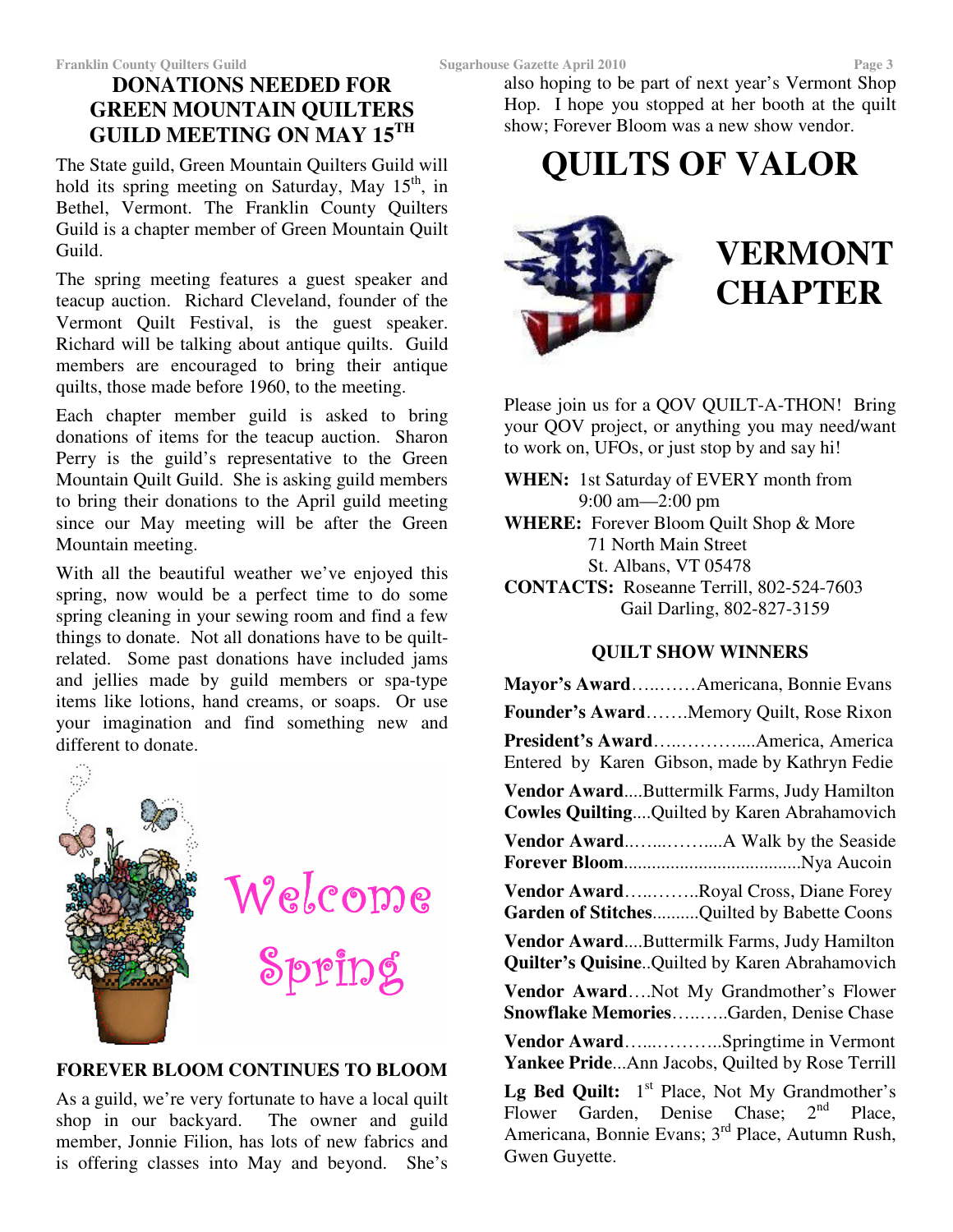Small Bed Quilt: 1<sup>st</sup> Place, Stars on Parade, Denise Chase; 2<sup>nd</sup> Place, Mystery Quilt 2009, Kathy Rockliss; 3<sup>rd</sup> Place, Jungle Babies, by Deb Dusablon.

Wallhanging: 1<sup>st</sup> Place, America, America, entered by Karen Gibson; 2<sup>nd</sup> Place, Stained Glass, Judy Hamilton, quilted by Carol Philbin; 3<sup>rd</sup> Place, Look Sally Look, Carol Stanley.

**Miniature Quilt:** 1<sup>st</sup> Place, Springtime in Vermont, Susie Perry; 2<sup>nd</sup> Place, Vermont Splendor, Susie Perry; 3<sup>rd</sup> Place, Primitive Rose Penny Rug, Lorraine Pike.

Guild Challenge: 1<sup>st</sup> Place, Heart Tote Bag, Elaine Magnan; 2<sup>nd</sup> Place, Heart Challenge, Bonnie Evans; 3<sup>rd</sup> Place, Crazy in Love, Joanne Sweet.

**Best Window Display:** Bayberry Cottage.

### **SEATS STILL AVAILABLE FOR COMMON THREADS' MAY BUS TRIP**

The Common Threads Quilt Guild has organized a bus trip which will leave the Morrisville area on Saturday, May  $1<sup>st</sup>$  and return on Sunday, May  $2<sup>nd</sup>$ . This is a bus tour not to be missed!!!

The tour package includes: 1 night lodging; 1 hot continental breakfast, 1 lunch, and 1 dinner; and stops at 5 quilt shops in Vermont and New Hampshire. Package also includes baggage handling, driver's accommodations, and tour manager, all on a luxury motor coach. Reservations and full payment are due now.

Prices: per person single occupancy - \$235.00; per person double occupancy - \$191.00; per person triple occupancy - \$178.00; per person quad occupancy - \$170.00. These prices do not include gratuities for motor coach driver and tour manager. We will "pass the hat" for that.

Stops planned for Saturday are: Country Treasures in Chester, VT; Pickering Farms in Richmond, NH; The Bunkhouse Quilt Shop in Lyndeborough, NH; with an overnight stay in Manchester, NH. Sunday's stops are at Quilted Threads in Henniker, NH and at Country Heart Quilters in Plymouth, NH.

To reserve your seat on the bus or for any questions, call Notch Above Tours, Gwendy Lauritzen, 802- 881-0661, or email gwendy48@comcast.net

## **QUILT SHOW IN BARRE FEATURES PLAINFIELD QUILT ARTIST**

The Central Vermont Quilt Show, scheduled for Mother's Day weekend at Barre's historic Old Labor Hall, will feature a retrospective exhibit by nationally-known contemporary quilt designer and teacher Kathie Alyce. Visitors at last year's show will remember two distinctive pieces by Kathie – a landscape and one with embellished pansies made with one of her unique templates. Show organizer Marianne Kotch noted, "This year's show is especially lucky to feature Kathie and her quilts because her first book will be published this fall by the American Quilters' Society."

The Central Vermont Quilt Show will be held Friday, May 7, from 2 to 7 pm, and Saturday, May 8, from 9 am to 5 pm, at the Old Labor Hall, 46 Granite Street in Barre. Fifty quilts and a number of unique tote bags by local quilters will also be featured, along with vendors and demonstrations. For general guidelines, challenge guidelines, and entry forms, call Marianne Kotch at 476-4185, or email info@centralvermontquiltshow.com.

### **RECIPE CORNER: NO FAIL SUGAR COOKIES**

This recipe is GREAT when using complex cookie cutters. The dough holds its shape and won't spread during baking.

| 6 cups flour         | 2 eggs        |
|----------------------|---------------|
| 3 tsp. baking powder | 2 tsp vanilla |
| 2 cups butter        | 1 tsp. salt   |
| 2 cups sugar         |               |

Cream butter and sugar until light and fluffy. Add eggs and vanilla; mix well. Mix dry ingredients, and add a little at a time to butter mixture. Mix until flour is completely incorporated, and the dough comes together.

Chill for 1 to 2 hours (or see Hint below). Roll to desired thickness and cut into desired shapes. Bake on ungreased baking sheet at 350 degrees for 8 to 10 minutes or until just beginning to turn brown around the edges. This recipe can make up to 5 dozen 3" cookies.

**HINT:** Rather than wait for the cookie dough to chill, take fresh dough and place a glob between two sheets of parchment paper. Roll out to desired thickness then place dough and paper on a cookie sheet and pop it into the refrigerator. Continue rolling out dough between sheets of paper until you've used it all. By the time you're finished, the first batch will be completely chilled and ready to cut. Re-roll leftover dough; repeat process!